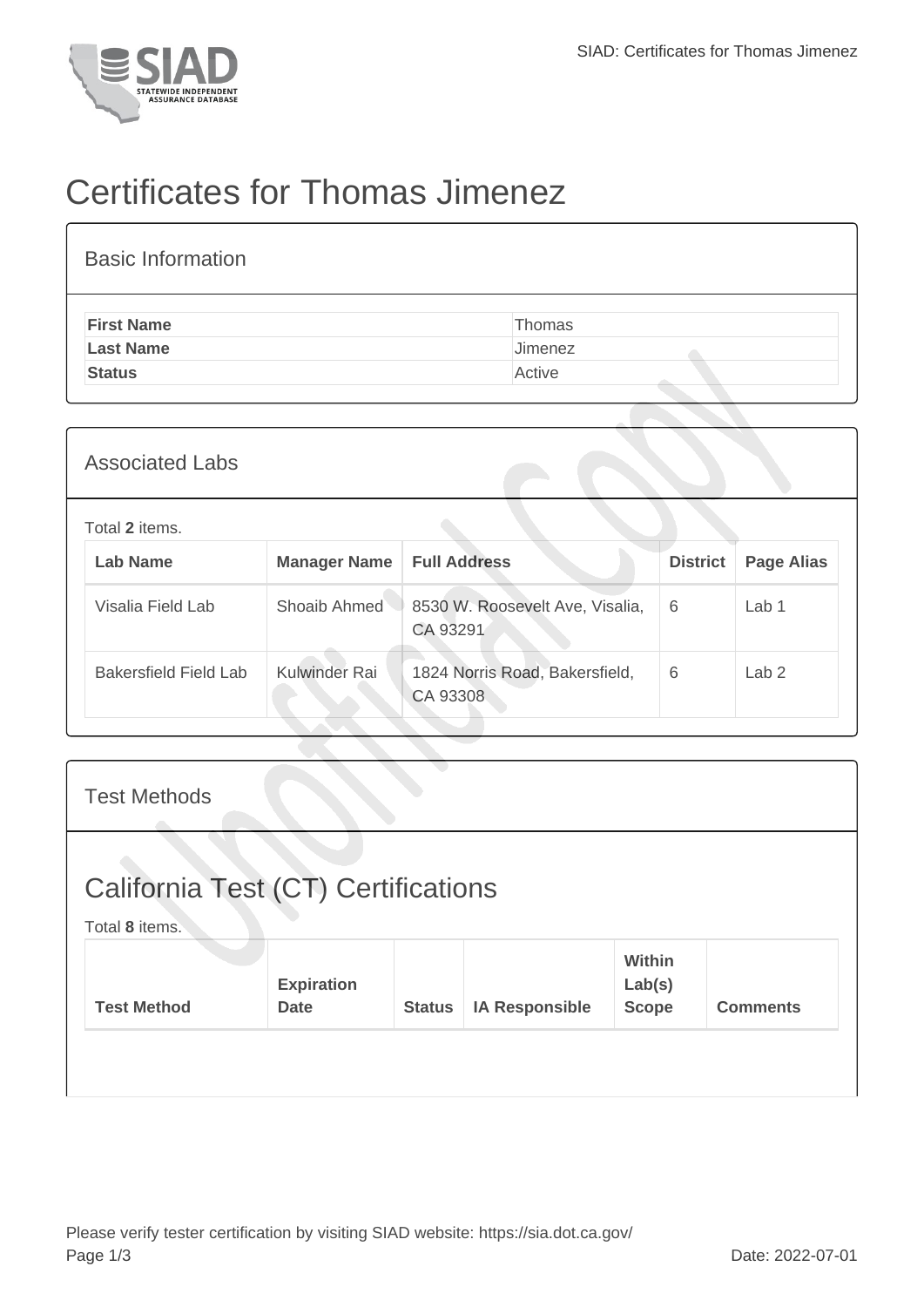

| <b>Test Method</b>                                                      | <b>Expiration</b><br><b>Date</b> | <b>Status</b> | <b>IA Responsible</b>         | Within<br>Lab(s)<br><b>Scope</b> | <b>Comments</b> |
|-------------------------------------------------------------------------|----------------------------------|---------------|-------------------------------|----------------------------------|-----------------|
| CT 504 Air Content of<br>PCC - Pressure<br>Method (JTCP - PCC)          | 2023-06-08                       | Active        | <b>Biplab</b><br>Bhattacharya | Lab 1,<br>Lab <sub>2</sub>       | (No comments)   |
| CT 518 Unit Weight -<br>PCC (JTCP - PCC)                                | 2023-06-08                       | Active        | <b>Biplab</b><br>Bhattacharya | Lab $1$ ,<br>Lab <sub>2</sub>    | (No comments)   |
| CT 539 Sampling<br><b>Fresh Concrete</b><br>(JTCP - PCC)                | 2023-06-08                       | Active        | <b>Biplab</b><br>Bhattacharya | Lab 1,<br>Lab <sub>2</sub>       | (No comments)   |
| CT 540 Making<br>Cylinders - PCC<br>(JTCP - PCC)                        | 2023-06-08                       | Active        | <b>Biplab</b><br>Bhattacharya | Lab 1,<br>Lab <sub>2</sub>       | (No comments)   |
| CT 543 Air Content of<br><b>PCC - Volumetric</b><br>Method (JTCP - PCC) | 2023-06-08                       | Active        | <b>Biplab</b><br>Bhattacharya | (No lab)                         | (No comments)   |
| CT 547 Bridge<br>Profilograph                                           | 2022-10-21                       | Active        | Martiniano Ruiz               | (No lab)                         | (No comments)   |
| CT 556 Slump - PCC<br>(JTCP - PCC)                                      | 2023-06-08                       | Active        | <b>Biplab</b><br>Bhattacharya | (No lab)                         | (No comments)   |
| CT 557 Temperature -<br>PCC (JTCP - PCC)                                | 2023-06-08                       | Active        | <b>Biplab</b><br>Bhattacharya | Lab 1,<br>Lab <sub>2</sub>       | (No comments)   |

## AASHTO/ASTM Proficiencies

| Expiration Date   Status   IA Responsible   Scope<br><b>Test Method</b> |  | <b>Within Lab(s)</b> | <b>Comments</b> |  |
|-------------------------------------------------------------------------|--|----------------------|-----------------|--|
|-------------------------------------------------------------------------|--|----------------------|-----------------|--|